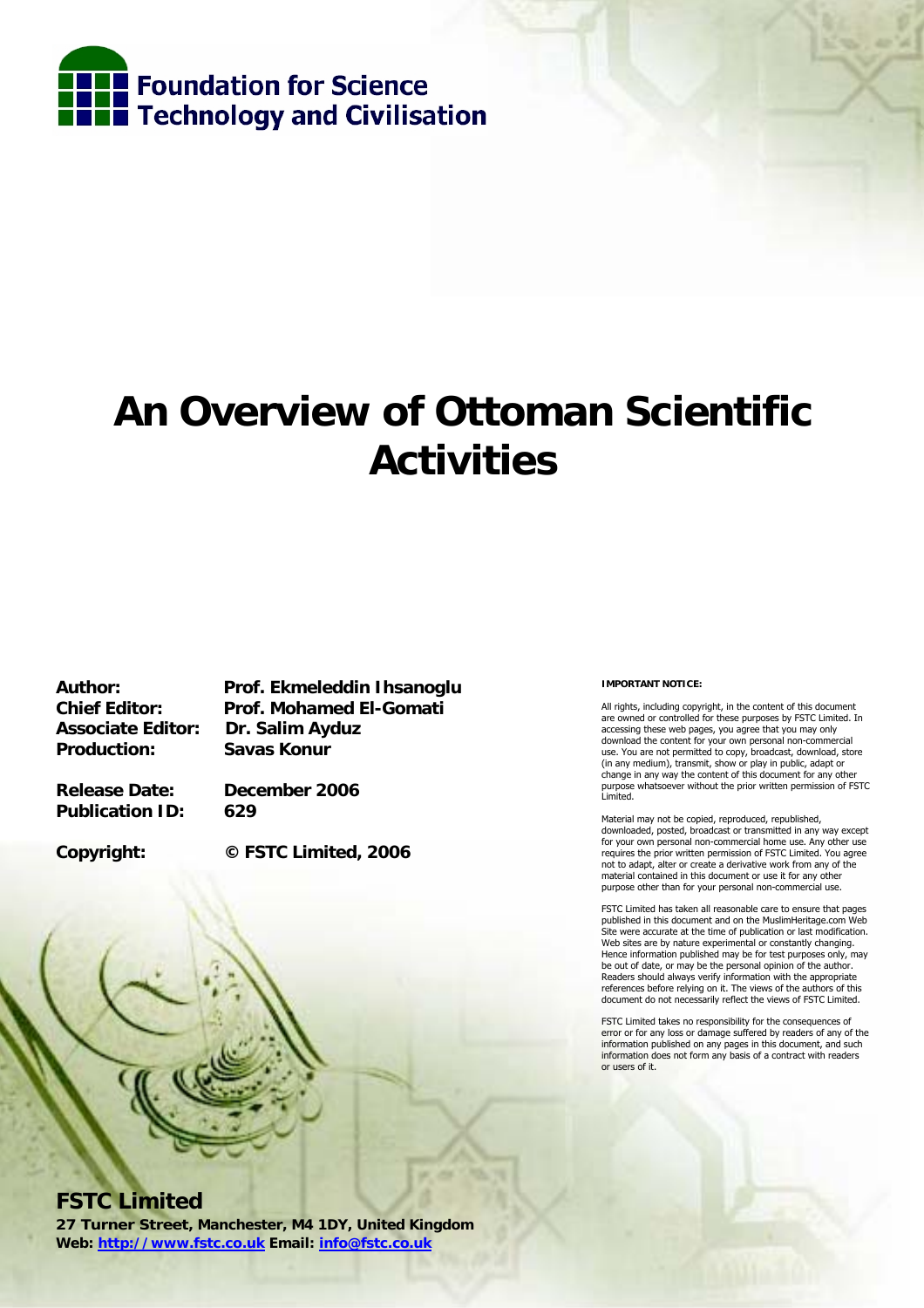# **AN OVERVIEW OF OTTOMAN SCIENTIFIC ACTIVITIES\***

**Prof. Ekmeleddin Ihsanoglu\*\***

This short article is based on the full article "An Overwiev of Ottoman Scientific Activities" by Professor Ekmeleddin Ihsanoglu. We are grateful to the author to allowing publishing this article in our web site.

"Ottoman Science" is a term encompassing the scientific activities that occurred throughout the Ottoman epoch in the lands where the empire extended. The Ottoman Empire, which was established as a small principality at the turn of the fourteenth century, gradually expanded into the lands of the Byzantine Empire both in Anatolia and the Balkans. Its sovereignty reached the Arab world after 1517. It became the most powerful state of the Islamic world in a vast area extending from Central Europe to the Indian Ocean and persisted by keeping the balances of power with Europe. Following its defeat in World War I, the Ottoman Empire disintegrated in 1923.

Ottoman science emerged and developed on the basis of the scientific legacy and institutions of the pre-Ottoman Seljukid period in Anatolian cities, and benefited from the activities of scholars who came from Egypt, Syria, Iran, and Turkestan, which were the most important scientific and cultural centers of the time. The Ottomans brought a new dynamism to cultural and scientific life in the Islamic world and enriched it. Thus, the Islamic scientific tradition reached its climax in the sixteenth century. Besides the old centers of the Islamic civilization, new centers flourished, such as Bursa, Edirne, Istanbul, Skopje, and Sarajevo. The heritage, which developed in this period, constitutes the cultural identity and scientific legacy of presentday Turkey as well as several Middle Eastern, North African, and Balkan countries. This article aims to give an overview of the formation and development of Ottoman science in Anatolia and the scientific activities, which expanded later from Istanbul, the capital of the empire, to Ottoman lands.

The Ottomans always sought solutions to the intellectual and practical problems they encountered in Islamic culture and science. But when the scientific and industrial revolutions occurred in Europe, a gap emerged between them and the Western world. Thus, Ottomans began to make some selective transfers from Western science, and gradually the scientific tradition began to change from "Islamic" to "Western". Ottoman science should therefore be studied under two headings; the classical Islamic tradition and the modern Western one. Although it is difficult to demarcate the two traditions in a clear-cut way in the transition period, as the contacts became more frequent, the two periods were separated more clearly.

In the classical period, the *madrasa* (in Arabic; college) was the source of science and education and the most important institution of learning in the Ottoman Empire. The Ottoman *madrasas* continued their activities from the establishment of the state until approximately the turn of the twentieth century. The basic structure of the *madrasas* remained the same within the framework of the Islamic tradition, but in terms of organization they underwent several changes in the Ottoman period. Starting with the first madrasa established in 1331 in Iznik (Nicaea) by Orhan Bey, the second Ottoman sultan (1326–1362), all

-

<sup>\*</sup> Note: All images in the paper were newly introduced by the editor and are not part of the original paper.

<sup>\*\*</sup> President of International Union of History and Philosophy of Science/Division of History of Science, (IUHPS/DHS).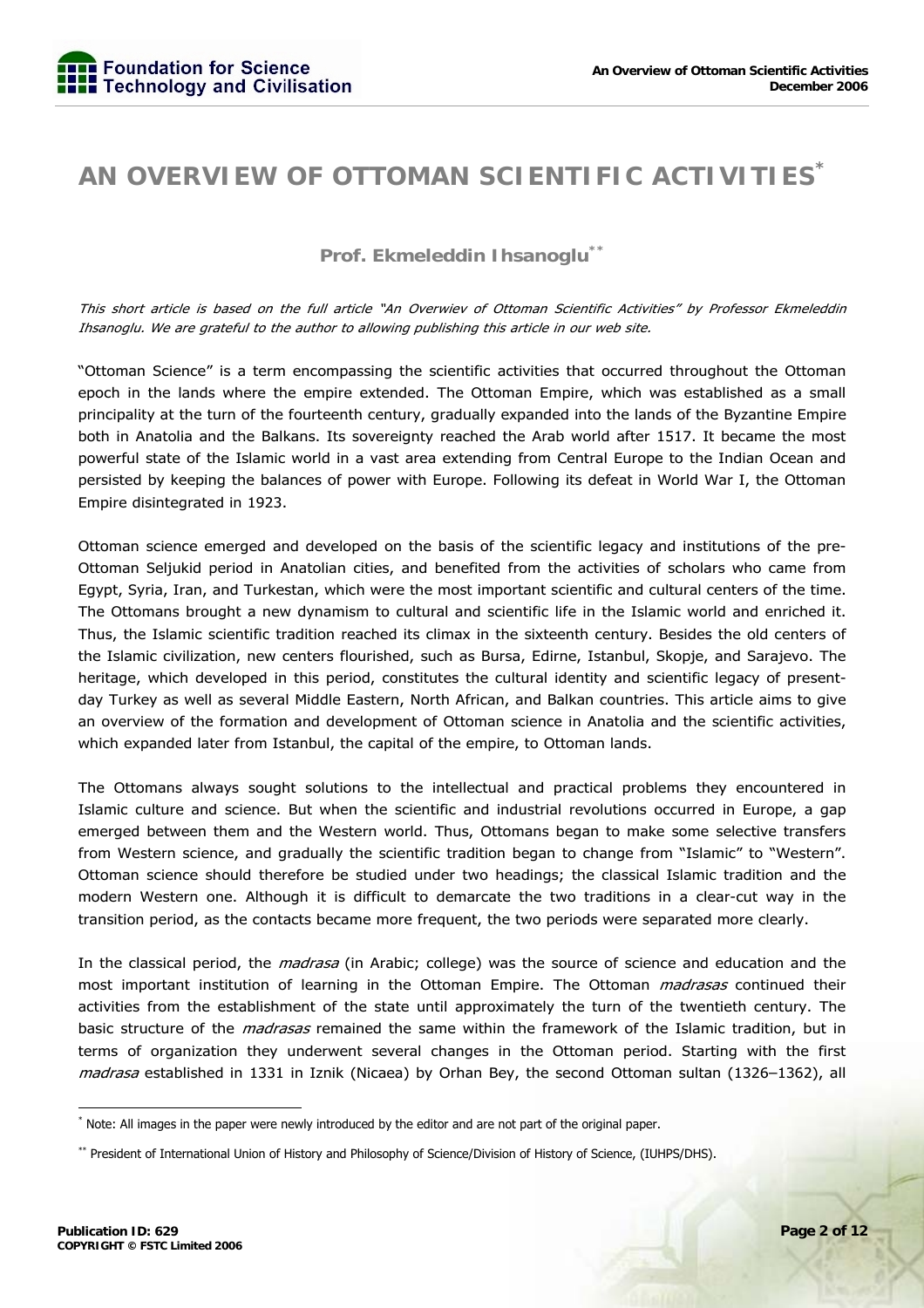

madrasas had waqfs (public foundations) supporting their activities. The wagfiyes (the deed of endowment of a waq<sup>p</sup> of important *madrasas* stipulated that both the religious *(ulūm al-sharia)* and rational sciences (ulūm al-awāil) such as mathematics, astronomy, medicine, and physics be taught in these institutions. Besides the *ulema* who provided religious, scientific, and educational services, the *madrasas* also trained the administrative and judicial personnel for bureaucratic posts. The *ulema*, members of the Muslim learned, cultural, and religious institution  $(Ilmiye)$  who played an important role in every aspect of social and official life, were recruited from the *madrasas*. They had a twofold duty of interpreting and implementing Islamic law; the *mūftīs* fulfilled the first of these duties and the  $q\bar{q}d\bar{s}$  (judges) the second. The *ulema* were responsible for applying the *sharīa* (the sacred law of Islam) and *Qānūn* (Sultanic law) in the affairs of state. Starting from the reign of Mehmed II (Fātih, known as the Conqueror, 1451–1481), the number of *madrasas* increased considerably; to facilitate differentiation among them, they were given ranks. (For the Fatih Kulliye picture see Figure 1).



**Figure 1.** An overwiev of the Fatih Kulliye (From http://www.jellesen.dk/webcrea/places/istanbul/istanbul.html).

Shortly after Mehmed II conquered Istanbul, he built the Fātih Külliye (complex) which comprised a mosque located at the center, as well as colleges, a hospital, a mektep (elementary mosque school), a public kitchen, and other components located around the mosque. It set an example for similar edifices built by the sultans' successors and high-ranking members of the ruling class. The Sahn-i Saman Madrasas (Eight Court Colleges) of the Fātih Complex, comprising sixteen adjacent *madrasas*, represented the first Ottoman madrasas that had the structure of a university campus.. Owing to the political stability and economic prosperity of the period of the Conqueror, distinguished scholars and artists of the Islamic world assembled in the capital of the empire. The Ottomans particularly protected the Muslim and Jewish scientists fleeing from the persecution that took place after the fall of Granada in 1492, providing them shelter in Ottoman lands. Moreover, as the waqfs, which were the financial sources of madrasas, grew rich, scientific and educational life developed further.

The scholars who graduated from the *madrasas* served as teachers, *qādīs*, kazaskers (military judges) and chief *müftīs*. Several physicians were trained and many patients were treated in the *darüssifa* (hospital) of Fātih Complex, which was active until the mid-nineteenth century. The Fātih Complex provided services for the society in various areas such as religion, education and science, health, and nourishment. From the second half of the nineteenth century, as the activities of the Fātih Complex became gradually ineffective, its various units, namely its hospital, its tābhāne (hospice), its *muvakkithāne* (timekeeper's office), caravanserai, and school fell out of service. Finally, when all *madrasas* were closed in the Republican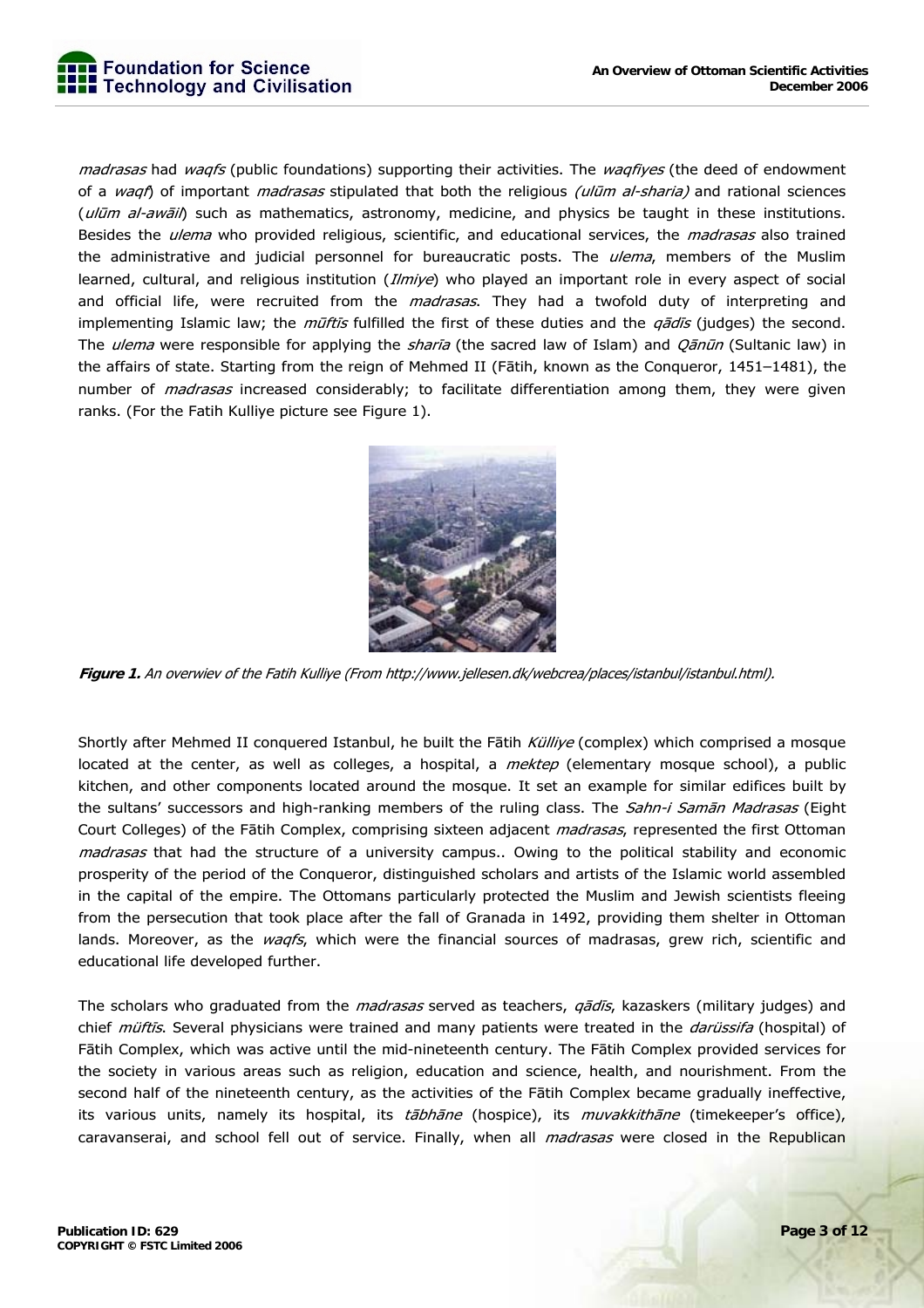

Period, its colleges, too, became inactive in 1924. The mosque of the Complex, however, has preserved its principal function to a considerable extent from its establishment until the present day.

The establishment of the Süleymāniye Külliye by Süleyman the Magnificent (1520–1566) in the sixteenth century marked the final stage in the development of the *madrasa* system where, besides the conventional madrasas, a specialized one named Dārüttib (Medical College) was founded. Thus, for the first time in Ottoman history, in addition to the *sifahanes* (hospitals), an independent institution was established to provide medical education. The other specialized *madrasas* established by the Ottomans were the Dārülhadīs and the Dārülkurrā. The Dārülhadīs had the highest rank in the madrasa hierarchy.

In addition to the *madrasas*, which gave basic education, there were the institutions where medical sciences and astronomy were practiced and taught by the master-apprentice method. These were the sifahanes, the office of müneccimbasi and the muvakkithanes.

The institutions, which provided health services and medical education, were called *darüssifa, sifahane* or bīmāristan. The Seljukids had built darüssifas in the cities of Konya, Sivas, and Kayseri. Similarly, the Ottomans built several *darüssifas* in cities such as Bursa, Edirne, and Istanbul. Some Western sources mention that there were a great number in Istanbul in the sixteenth and seventeenth centuries. This indicates the importance that Ottomans attributed to *darüssifas*. The Ottoman *darüssifas* were not constructed as independent buildings, but as part of a külliye.

In the Ottoman palace administration, the person in charge of directing the astronomers was called müneccimbasi, i.e. chief astronomer. The position of chief astronomer was established sometime between the late fifteenth and early sixteenth centuries. The chief astronomers were selected from among the *ulema* who were graduates of *madrasas*. From the sixteenth century, they started to prepare calendars, fasting timetables, and horoscopes for the palace and prominent statesmen. Until 1800 the calendars were made according to the  $Z\bar{\jmath}$  (astronomical handbook) of Ulugh Beg; after that the  $Z\bar{\jmath}$  of Jacques Cassini was used. The chief astronomer and sometimes a senior astronomer fixed the most propitious hour for important or trivial events such as imperial accessions, wars, imperial births, wedding ceremonies, the launching of ships, etc. Moreover, the chief astronomers followed extraordinary events related to astronomy such as the passage of comets, earthquakes, and fires as well as solar and lunar eclipses, and passed this information on to the palace with related interpretations. The administration of the *muvakkithanes* was also a duty of the chief astronomer. Besides these, the observatory founded in Istanbul was administered by the chief astronomer Taqī al-Dīn (d. 1585). (For the Istanbul Observatory and Taqi al-Din's miniature see Figure 2). Thirty-seven held the post of chief astronomer until the end of the empire in 1923. The office of basmuvakkitlik (chief of timekeepers) was established in 1927.

The timekeeper's offices (*muvakkithānes*) were public buildings located in the courtyards of mosques or masjids in almost every town. They were widely built by the Ottomans especially after the conquest of Istanbul. They were administered by the foundation ( $w a q f$ ) of the complex ( $k \ddot{u}$ lliye) and the persons who worked in the *muvakkithanes* were named *muvakkit*, meaning the person who kept the time, especially for the prayer hours. The major instruments used in the *muvakkithanes* were the following: quadrant, astrolabe, sextant, octant, hourglass, sundial, mechanical clock, and chronometer. Depending on the level of knowledge of the timekeepers, the *muvakkithānes* functioned as locations where astronomy was taught and also as simple observatories. Thus, some of the *muvakkithanes* were important for the education of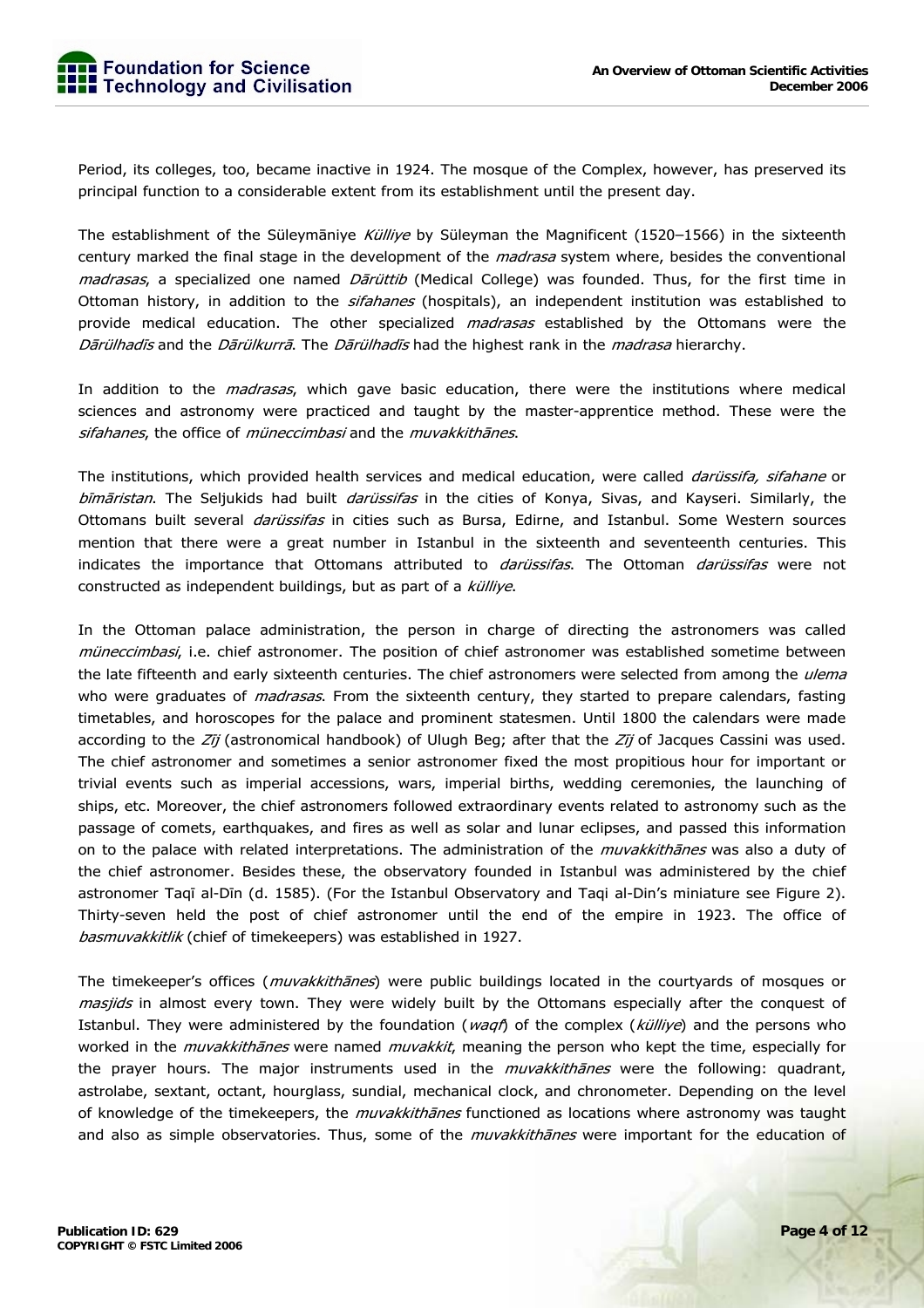

chief astronomers. Indeed, quite a number of successful timekeepers rose to that rank. The chief astronomer appointed the timekeepers. The son of the deceased had priority, and if there were no son, a candidate would be selected by examination.



**Figure 2.** Istanbul Observatory and Taqi al-Din's miniature. Shahinshahnameh, Istanbul University Merkez Library, No. F. 1404.

The Ottoman scientific literature in the classical period was produced mainly within the milieu of the madrasa. Scholars compiled several original works and translations in the fields of religious sciences as well as mathematics, astronomy, and medicine, besides a great number of textbooks. These works were written in Arabic, Turkish, and Persian, the three languages called elsine-i selâse, which Ottoman scholars knew. In the beginning, the literature was mostly written in Arabic, but from the fifteenth century onwards, Turkish was used more and more. From the eighteenth century, the majority of the scientific works were written in Turkish and upon the establishment of the first printing house in Istanbul in 1727, Ottoman Turkish became the most frequently used language in the transfer of modern sciences.

Bursali Kadizāde-i Rūmī (d. AD 1440, known also as Qādī Zādeh al-Rūmī) made the first important contribution to the development of the Ottoman scientific tradition and literature. He flourished in Anatolia and settled in Samarkand after he compiled his first work. Qādī Zādeh wrote Sharh Mulakhkhas fī'l-Hay'a (Commentary on the 'Compendium on Astronomy') and *Sharh Ashkal al-Ta'sis* (Commentary on 'The Fundamental Theorems') in Arabic in the fields of astronomy and mathematics and became the chief instructor at the Samarkand *madrasa* and the director of the observatory founded by Ulugh Beg (d. 1449) in Samarkand. (For the Samarkand Observatory Sextant Picture see Figure 3). He was also the co-author of Zīj-i Jurjānī (The Astronomical Tables of Ulugh Beg) written in Persian. He simplified the calculation of the sine of a one degree arc in his work Risala fi Istikhraj Jaybi Daraja Wāhida (Treatise on the Calculation of the Sine of a One Degree Arc). Qādī Zādeh's two students from Turkestan, Ali Kuscu (d. 1474) and Fathullah al-Shirwānī (d. 1486), influenced Ottoman science by disseminating mathematics and astronomy in the Ottoman Empire. In the preface of his work Sharh Ashkal al-Ta'sīs, Qādī Zādeh indicated that the philosophers who ponder about the creation and the secrets of the universe, the jurists (faqihs) who give fetvās in religious matters, the officials who run the affairs of state, and the *qādīs* who deal with judicial matters should know geometry. Thus, he emphasized the necessity of science in philosophical, religious,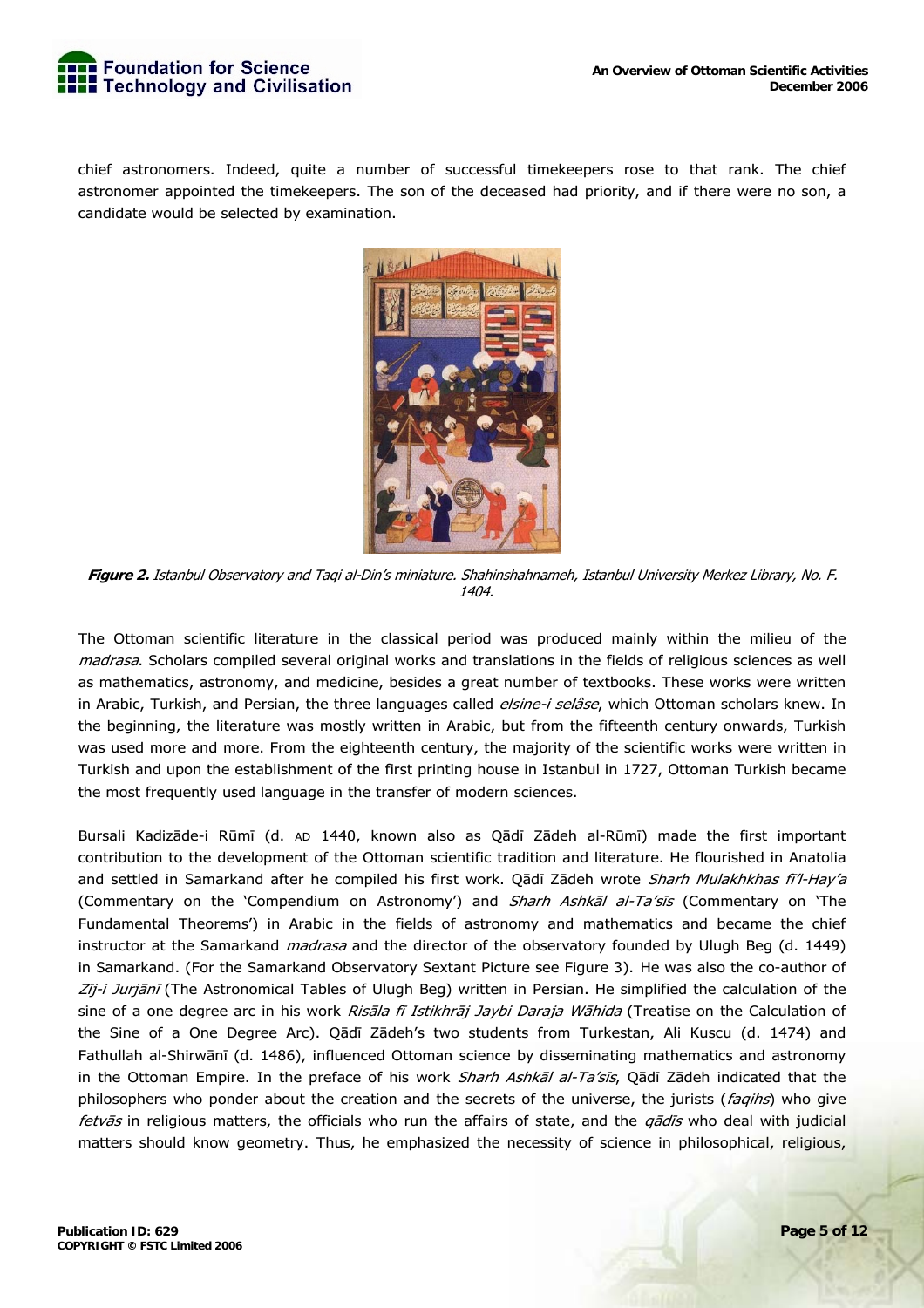

and worldly matters. This understanding reflects a general characteristic of Ottoman science in the classical period. In the period of modernization, however, the Western concept of man's domination of nature through science and technology was foreign to Ottoman scholars.



**Figure 3.** The miniature of Mawlanâ Hocazâde Muslihiddin Mustafa. Tarjama-i Shakaik al-Nûmaniya, Topkapi Palace Museum Library, H 1263.

Other astronomy books of this period included Urjūza fī Manāzil al-Qamar wa Tulūihā (Poem on the Mansions of the Moon and their Rising) and *Manzūma fī Silk al-Nujūm* (Poem on the Orbits of the Stars) written by Abd al-Wahhāb ibn Jamāl al-Dīn ibn Yūsuf al-Maridānī in Arabic. The founder of the Marāgha school Nasīr al-Dīn al-Tūsī's two books entitled Risāla fi'l-Taqwīm (Treatise on the Calendar) and Sī Fasl fi'l-Taqwīm (Thirty Sections on the Calendar) were translated from Persian into Turkish. Ahmed-i Dâ'î (d. ca. 1421) is the translator of the second work.

During this period, Egypt was another source for Ottoman science. Haci Pasa (Celaleddin Hidir) (d. 1413 or 1417), a well-known physician of the time educated in Egypt, wrote two books in Arabic entitled Shifa al-Asqām wa Dawā al-Ālām (Treatment of Illnesses and the Remedy for Pains) and Kitāb al-Taālīm fi'l-Tibb (Book on the Teaching of Medicine) which played an important part in the development of Ottoman medicine. He had many other works in Turkish and Arabic.

In medicine, the works of Sabuncuoglu Serefeddin (d. ca. 1468) are particularly important in the development of Ottoman medical literature and their influence on Safavid medicine. The first book on surgery that he wrote in Turkish entitled Jarrāhiyāt al-Khāniyya (Treatise on Surgery of the Sultans) comprises the translation of Abu'l-Qāsim Zahrāwī's al-Tasrīf, a self-contained handbook of the medical arts, and the three sections that he himself wrote. This work is much renowned in the history of Islamic medicine in that it illustrates surgical operations with miniatures for the first time. Besides the classical Islamic medical information, this work contains Turco-Mongolian and Far Eastern influences as well as the author's own experiences.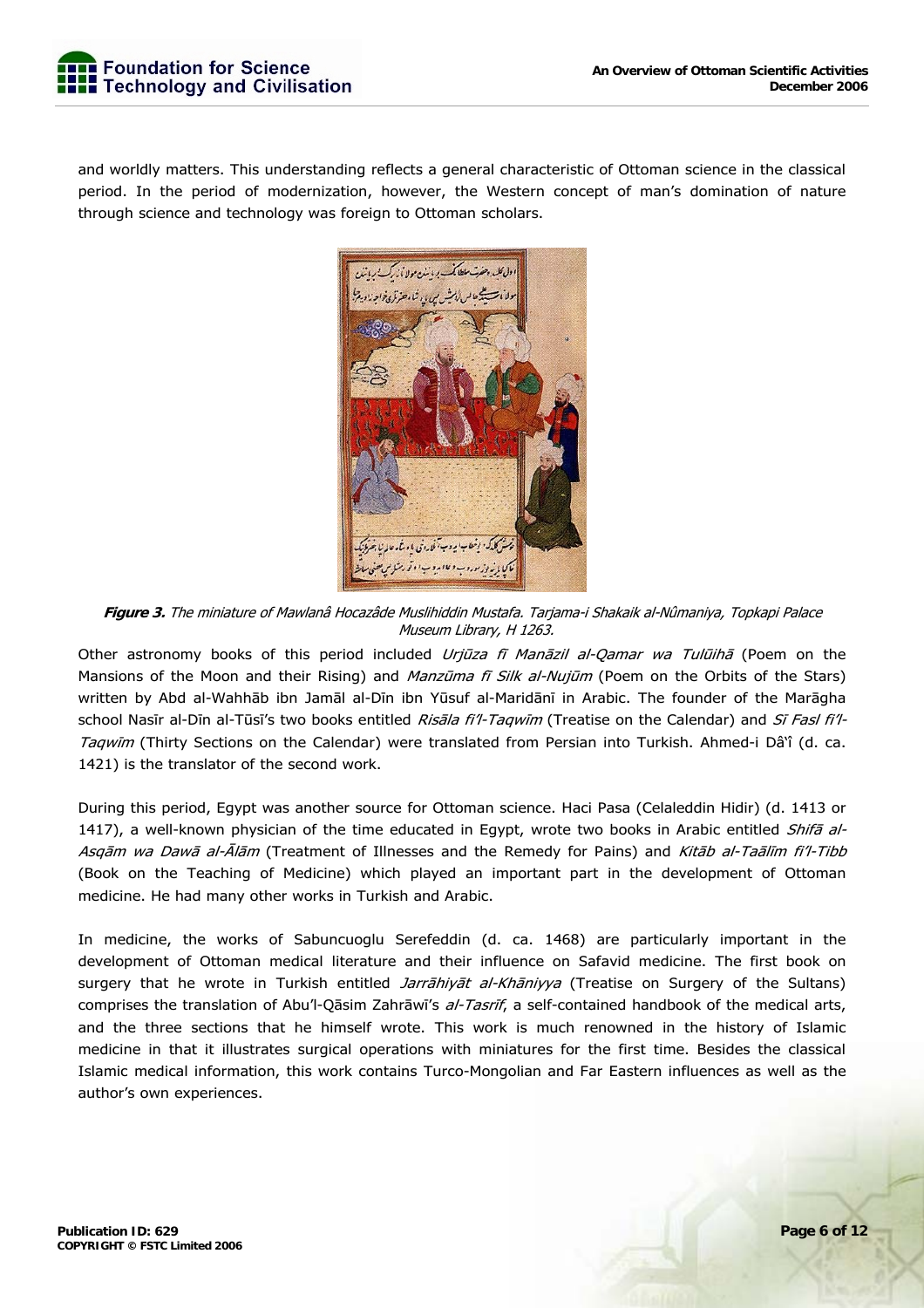

Ottoman science developed further owing to the personal interest of Mehmed II and the educational institutions that he established after the conquest of Istanbul. Consequently, some brilliant scholars emerged in the sixteenth century and made original contributions to science in this period. Mehmed the Conqueror patronized the Islamic scholars and at the same time ordered the Greek scholar from Trabzon, Georgios Amirutzes, and his son to translate Ptolemy's Geography into Arabic and to draw a world map. Mehmed II's interest in European culture had started while he was the crown prince settled in the Manisa Palace. In 1445, Italian humanist Ciriaco d'Ancona and other Italians who were in the palace taught him Roman and European history. While Patriarch Gennadious prepared his work on the Christian belief Itikādnāme (The Book on Belief) for the sultan, Francesco Berlinghieri and Roberto Valtorio presented their works Geographia and De re Militari. Mehmed II also encouraged the scholars of his time to produce works in their special fields. For example, for the comparison of al-Ghazālī's criticisms of peripatetic philosophers regarding metaphysical matters, expressed in his work titled Tahafut al-Falasifa (The Incoherence of the Philosophers), and Ibn Rushd's answers to these criticisms in his work Tahafut al-Tahafut (The Incoherence of Inchoherence), he ordered two scholars, Hocazāde and Alā al-Dīn al-Tūsī, each to write a work on this subject.

No doubt the most notable scientist of the Conqueror's period is Ali Kuscu, a representative of the Samarkand tradition. He wrote twelve works on mathematics and astronomy. One of them is his commentary on the Zij-i Ulug Bey in Persian. His two works in Persian, namely, Risala fi'l-Hay'a (Treatise on Astronomy) and Risala fi'l-Hisab (Treatise on Arithmetic) were taught in the Ottoman *madrasas*. He rewrote these two works in Arabic with some additions under new titles, al-Fathiyya (Commemoration of Conquest) and al-Muhammadiyya (The Book Dedicated to Sultan Muhammed), respectively. Another noteworthy scholar of the Bayezid II period (1481–1512) was Molla Lūtfi. He wrote a treatise about the classification of sciences titled *Mawdūāt al-Ulūm* (Subjects of the Sciences) in Arabic and compiled a book on geometry titled Tad'if al-Madhbah (Duplication of the Cube) which was partly translated from Greek. Mīrīm Celebi (d. 1525) who was a well-known astronomer and mathematician of this period and the grandson of Ali Kussu and Qādī Zādeh, contributed to the establishment of the scientific traditions of mathematics and astronomy and was renowned for the commentary he wrote on the  $Z\ddot{\eta}$  of Ulugh Beg.

Some scholars who came from Andalusia also contributed to the Ottoman scientific literature. The Arabic medical and astronomical works of the Andalusian scholar Abd al-Salām al-Muhtadī al-Muhammadī (sixteenth century), who settled in Istanbul during the reign of Bayezid II and gave up his Jewish name Ilya ibn Abrām al-Yahūdī after embracing Islam, are examples of such contributions. In a treatise that he wrote in Hebrew and then translated into Arabic in 1503, he introduced the instrument called al-Dabid, which was his own invention, and stated that it was superior to the *Dhat al-halag* (armillary sphere) invented by Ptolemy. This treatise illuminates an aspect of Ottoman scientific literature that is not much known.

Scientific literature developed considerably in the period of Sultan Süleyman the Magnificent. We find two major mathematical books in Turkish entitled *Jamāl al-Kuttāb wa Kamāl al-Hussāb* (Beauty of Scribes and Perfection of Accountants) and *Umdat al- H isāb* (Treatise on Arithmetic) by Nasūh al-Silāhī al-Matrāqī (d.<br>Albums and albums and albums and albums and albums and albums and albums and albums and albums and albums and 971/1564). His book in Turkish entitled Beyan-i Menazil-i Sefer-i Irakeyn (Description of the Stopping Places on the Campaign to the Two Iraqs), related to geography, should also be mentioned. Mūsā ibn Hāmūn (d. 1554), one of the famous Jewish physicians of Andalusian descent, was appointed as Sultan Süleyman's physician and wrote the first Turkish and one of the earliest independent works on dentistry which is based on Greek, Islamic, and Uighur Turkish medical sources and in particular on Sabuncuoglu Serefeddin's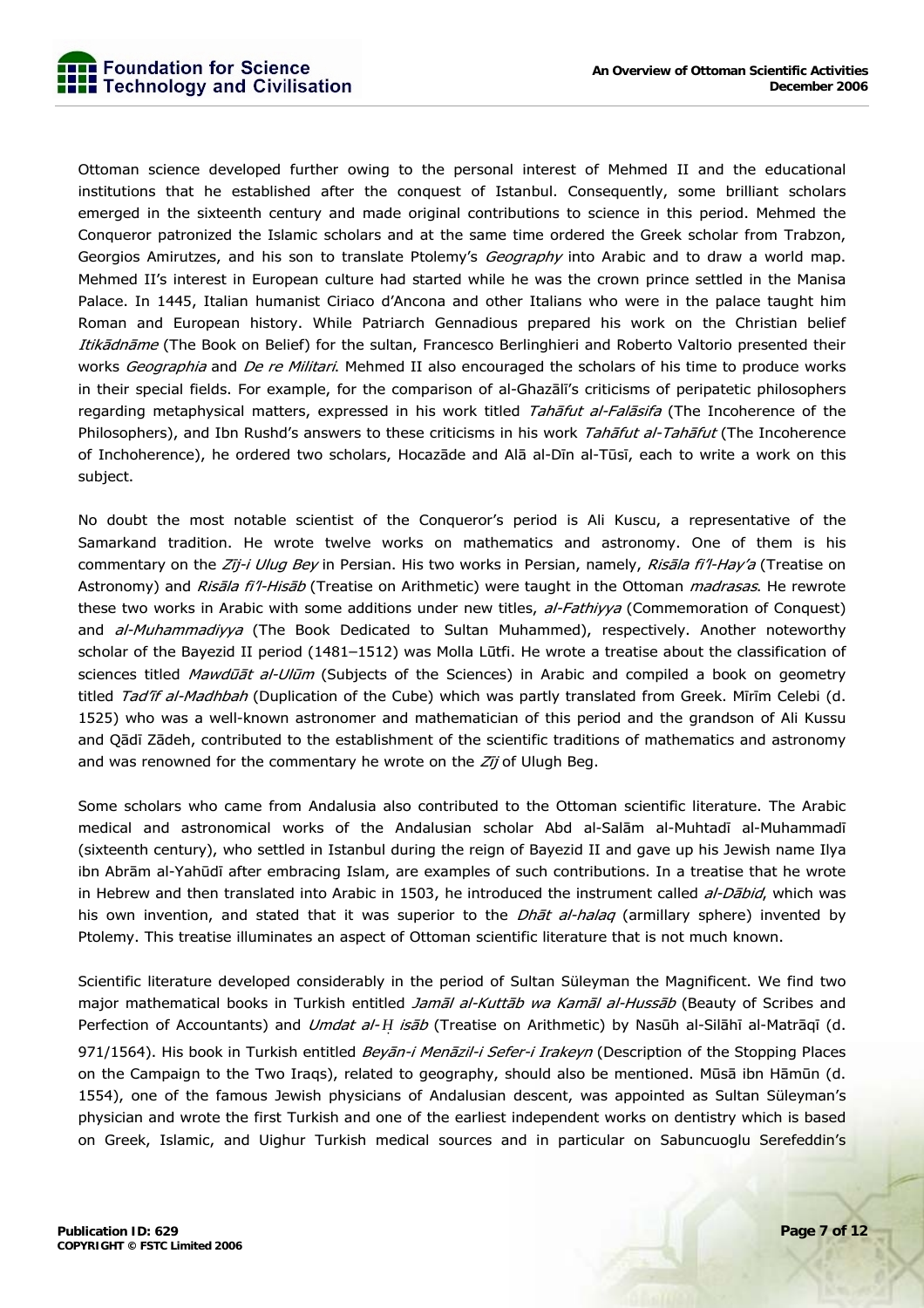

works. In the sixteenth century, the representatives of the Egypt–Damascus tradition of astronomymathematics, wrote important works on astronomy. The greatest astronomer of this period was Taqī al-Dīn al-Rāsid (d. 1585) who combined the Egypt–Damascus and Samarkand traditions. He wrote more than thirty books in Arabic on the subjects of mathematics, astronomy, mechanics, and medicine.

Taqī al-Dīn Râsıd came from Egypt to Istanbul in 1570. In 1571, he was appointed *müneccimbasi* (chief astronomer) by Sultan Selīm II (1566–1574). Shortly after Sultan Murād III's (1574–1595) accession to the throne, he started the construction of the observatory of Istanbul. It is understood from his Zij titled Sidrat Muntahā'l-Afkār (The Nabk Tree of the Extremity of Thoughts) that he made observations in the year 1573. It is generally agreed that the observatory was demolished on 4 Dhū'l-Hijja 987 corresponding to 22 January 1580. Therefore, it can be estimated that he carried out observations from 1573 until 1580.

In addition to the instruments of observation which were used until his time, Taqī al-Dīn invented new ones such as the Mushabbaha bi'l-manātiq (sextant) and Dhāt al-awtār in order to determine the equinoxes. Moreover, he also used mechanical clocks in his observations. When one compares the instruments of observation used by Tycho Brahe (1546–1601), a famous astronomer of this period, and those used by Taqī al-Dīn, one sees that they are very similar.

Taqī al-Dīn developed a different method of calculation to determine the latitudes and longitudes of stars by using Venus and the two stars near the ecliptic, i.e. Aldebaran (Taurus) and Spica Virginis. () He determined that the magnitude of the annual movement of the Sun's apogee was 63″. Considering that the value known today is 61″, the method he used appears to be more precise than the methods of Copernicus (24″) and Tycho Brahe (45″).

Starting with Ptolemy in the second century AD and continuing until Copernicus in the sixteenth century, the Western world used chords for measuring angles. For this reason, the calculation of the value of the chord of 1º has been an important matter for astronomers. Thus, while Copernicus used the method based on the calculation of the chord of 2º that yielded an approximate value, Taqī al-Dīn used trigonometric functions such as the sine, cosine, tangent, and cotangent to measure the values of angles, in line with the tradition of Islamic astronomy. Inspired by Ulugh Beg, Taqī al-Dīn developed a different method to calculate the sine of 1º. Furthermore, he applied decimal fractions, which had been previously developed by Islamic mathematicians such as al-Uqlidīsī and al-Kashī, to astronomy and trigonometry prepared sinus and tangent tables accordingly, and used them in his work titled Jarīdat al-Durar wa Kharīdat al-Fikār.

The first contact with Copernican astronomy in the Islamic world occurred around mid-seventeenth century when the Ottoman astronomer Tezkereci Köse Ibrāhim Efendi of Szigetvar translated a work by the French astronomer Noel Durret (d. ca. 1650). The introduction and spread of Copernicus' new heliocentric concept into the Ottoman world did not cause a conflict between religion and science, contrary to the case in Europe. This concept, which was first seen as a technical detail, was later preferred to Ptolemy's geocentric system and considered more suitable with respect to religion. However, the conflict between religion and science entered into Ottoman Turkish intellectual life around the end of the nineteenth century together with Western trends of thought such as positivism and biological materialism.

The Ottomans needed knowledge of geography in order to determine the borders of their continuously expanding territory and to establish control over the military and commercial activities in the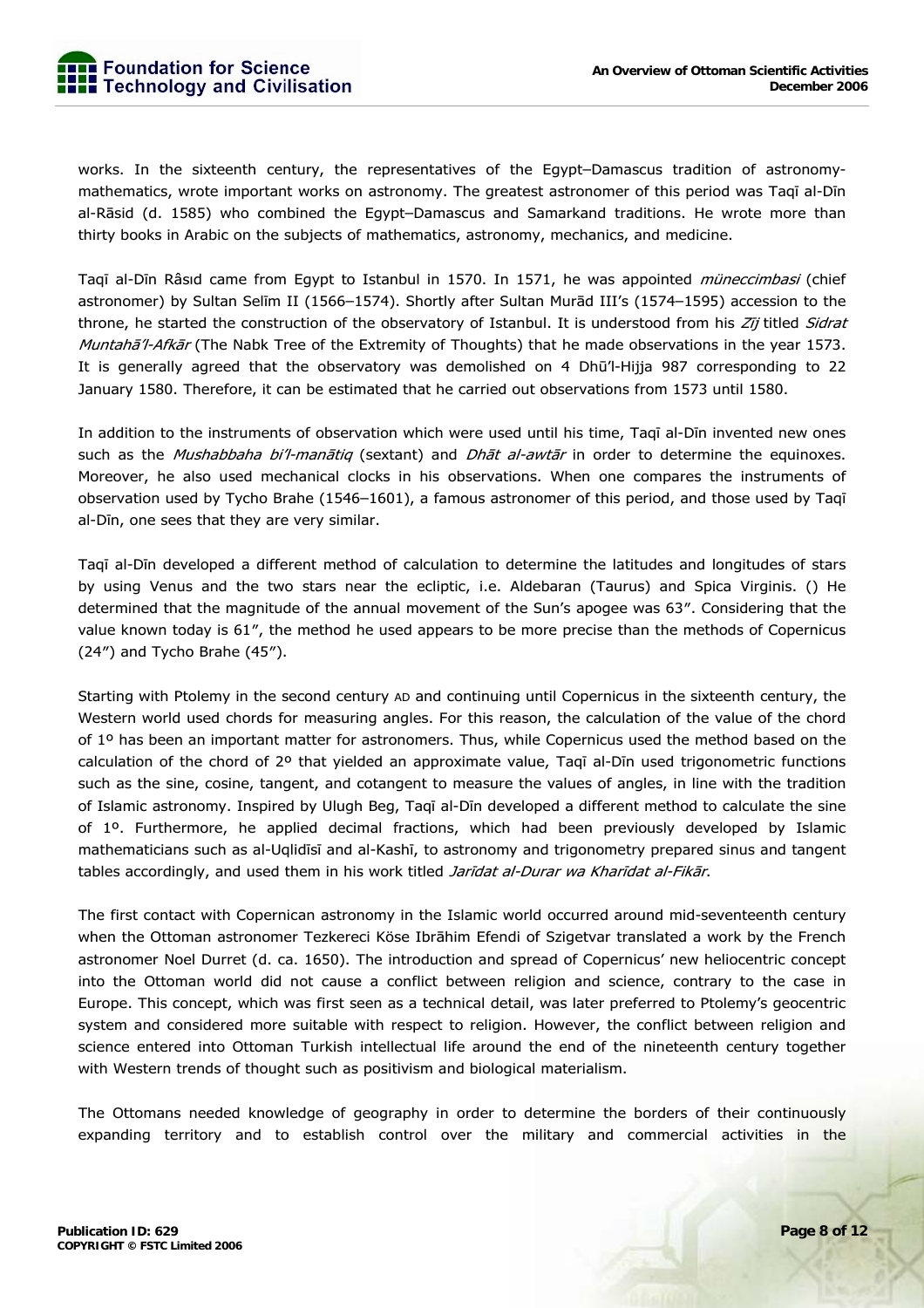Mediterranean, the Black Sea, the Red Sea, and the Indian Ocean. They made use both of the geographical works of classical Islam and of works of European origin. By adding their own observations, Ottoman geographers produced original works as well. The first source of the Ottoman knowledge about geography is the Samarkand tradition of astronomy and geography.

From the sixteenth century onwards, Pirī Reis produced noteworthy geographical works. In 1511, Pirī Reis drew his first map. This map is part of the world map prepared on a large scale. It was drawn on the basis of his rich and detailed drafts and European maps including Columbus' map of America. This first Ottoman map which included preliminary information about the New World represents southwestern Europe, northwestern Africa, southeastern and Central America. It is a portolano, without latitude and longitude lines but with lines delineating coasts and islands. Pirī Reis drew his second map and presented it to Süleyman the Magnificent in 1528. Only the part, which contains the North Atlantic Ocean and the then newly, discovered areas of Northern and Central America is extant. Pirī Reis also wrote a book entitled Kitāb-i Bahriye (Book of the Sea, 1521). In this work, Pirī Reis presents drawings and maps of the cities on the Mediterranean and Aegean coasts, and gives extensive information about navigation and nautical astronomy. Admiral Seydī Ali Reis (d. 1562), who wrote the work in Turkish titled al-Muhīt (The Ocean), was a notable figure of the period in maritime geography. This work contains astronomical and geographical information necessary for long sea voyages and his own observations about the Indian Ocean. Another work of the sixteenth century, which contains information about the geographical discoveries and the New World, is the book entitled Tarih-i Hind-i Garbī (History of Western India). This work, whose author is unknown, was presented to Sultan Murād III in 1583. It was based on Spanish and Italian geographical sources. It is important in showing that the Ottomans knew the geographical discoveries of the West. The work has three parts; the third part, which is the most important and which comprises two thirds of the whole book, relates the adventures of Columbus, Balboa, Magellan, Cretes, and Pizarro during the sixty years from the voyage to America in 1492 until 1552. Apparently, cartography was organized as a profession in the Ottoman Empire; for example, in the seventeenth century, fifteen individuals were occupied with the art of surveying, in eight locations in Istanbul and nearby areas.

From the seventeenth century onwards, the new medical doctrines which were put forward by Paracelsus and his followers in the sixteenth century began to be observed in the Ottoman medical literature under the names of Tibb-i cedīd (new medicine) and Tibb-i kimyāī (chemical medicine), in the works of Sālih ibn & & Nasrullāh (d. 1669), Omar ibn Sinan al-Izniki (eighteenth century), and Omar Sifāī (d. 1742). Semseddin Itākī's book on anatomy (1632) reflects the first influences of European anatomists. Ottoman medical literature carried both classical Islamic and European medical information side by side until the beginning of the nineteenth century when Sānīzāde Atāullah (d. 1826) wrote his work entitled Hamse-i Sānīzāde (Five Works of Sānīzāde) composed of four parts (physiology, pathology, surgery, and pharmacology) based totally on European sources without any reference to traditional medicine.

From the seventeenth century onwards, conditions were no longer conducive to the development of science because of the social and economic disruption resulting from the weakening of the central authority, dissolution of political stability, decreasing conquests, loss of land, influx of abundant American silver into Europe, and the diminishing revenues of the empire. The factors that had encouraged scholars to conduct scientific work disappeared and were replaced by the struggle to make a living. Disputes arose in the seventeenth century between the supporters of salafi Islam and mysticism among Ottoman intellectuals.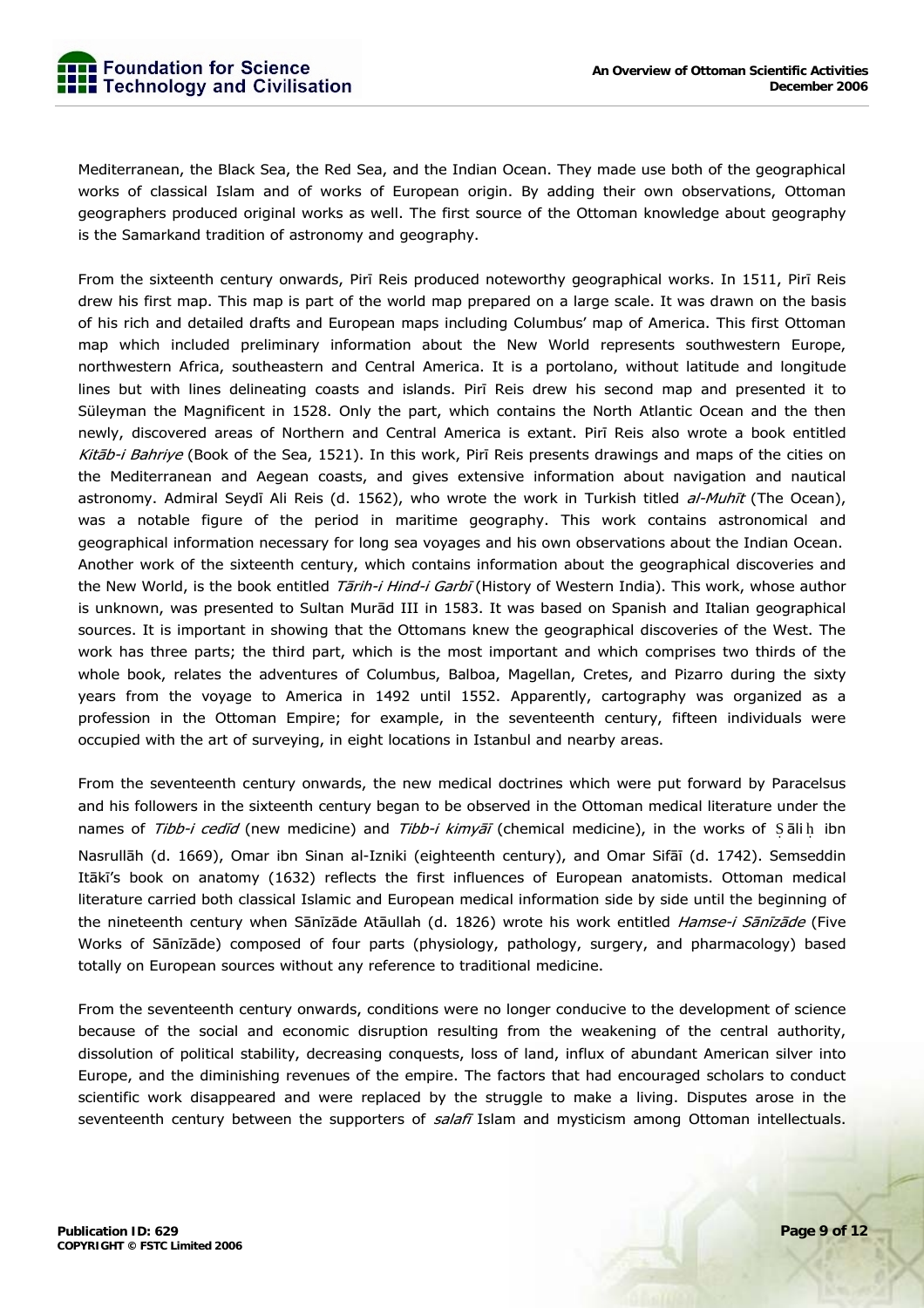The upholders of salafiya, who started the movement known as the Kadizādeli, had a negative attitude to philosophy and science that led to the regression of Ottoman science.

The famous Ottoman scholar and bibliographer Kâtip Celebi (d. 1658), who is also known under the name of Haci Halife, was one of the first Muslim intellectuals to notice the gap between the levels of scientific development of Europe and the Ottoman world. Kâtip Celebi was able to approach analytically both classical Islamic culture and modern Western culture. He wrote in Arabic and Turkish on a variety of subjects. In history, he translated from Latin the Chronik of Johann Carion that he titled Tārih-i Firengī Tercümesi (Translation of European History) and compiled his Ravnak al-Saltana (Splendor of the Sultanate) on the basis of works by authors such as Johannes Zouaras, Nicestas Acominate, Nicephorus Gregoras, and the Athenian Laonikas Chalcondyle. In the field of geography, he translated the Atlas Minor of Mercator and Hondius under the title Lawami\$\$ al-Nur fi Zulmat Atlas Minur (Flashes of Light on the Darkness of Atlas Minor). Furthermore, in his work titled Mīzān al-Haqq fī Ikhtiyār al-Ahaqq (The Balance of Truth and the Choice of the Truest), Kâtip Celebi criticized the intellectual life of his period.

The Ottoman world was the first environment with which Western science came into contact outside its own milieu, due to the close interaction and geographical proximity of the Ottomans with European countries. In the early periods when the Ottomans had contact with and transferred some Western techniques (especially firearms, cartography, and mining) they also had some early contacts with Renaissance science (astronomy, medicine) through the emigrant Jewish scholars. Particularly in the early centuries, this interest of the Ottomans developed in a selective manner because of their feeling of superiority and their autarchic system. But functional transfers from European science developed gradually because of increasing needs, as the military, political, and economic balances turned against them. In these periods, the Ottomans required immediate transfers of science and technology to strengthen their military power. Thus, they established the imperial engineering schools at the end of the eighteenth century and the imperial medical school at the beginning of the nineteenth century. Major reforms known as the *Tanzīmāt* (1839) led to a shift in the process of selective transfer to include public ends and civilian objectives. In the second half of the nineteenth century individuals started to establish professional and learned associations similar to those in the West. These new corporate bodies with their legal statute and work procedures, which did not exist in the classical period, added a new dimension to Ottoman cultural and scientific life.

Ishak Efendi (d. 1836), who was chief instructor in the Imperial School of Engineering, had a leading role in the transfer of modern science. Among his thirteen books, which he wrote using Western and particularly French sources, Mecmūa-i Ulūm-i Riyāziye (Compendium of Mathematical Sciences, four volumes) is of special importance, since it is the first attempt in any language of the Muslim world to present a comprehensive textbook on different sciences such as mathematics, physics, chemistry, astronomy, biology, botany, and mineralogy in one compendium. Ishak Efendi's efforts to find the equivalents of the new scientific terminology and his influence on the transfer of modern science spread in other Islamic countries beyond Ottoman Turkey.

The Ottomans' interest was oriented towards practical ends and the application of scientific discoveries, while the three main aspects of modern Western science, namely theory, experiment, and research were not taken into consideration. This understanding was reflected in the educational and scientific policy of the Ottoman State before and during the Tanzīmāt period. The Ottomans made several attempts to establish an institution for higher education under the name of Dārülfünūn (House of sciences), apart from the madrasa,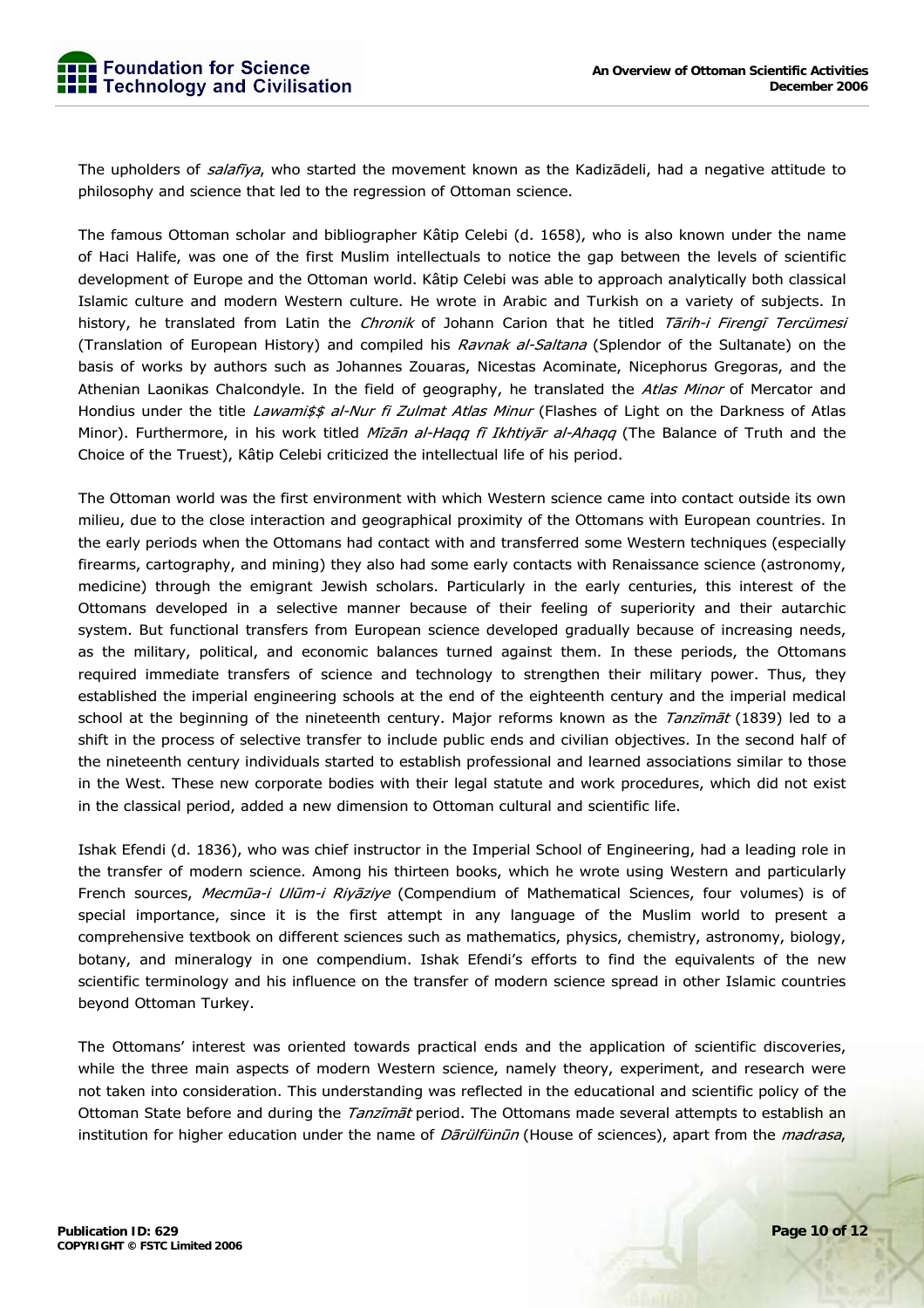

in line with the model of the European university. However, they disregarded the importance of scientific research in the program of this institution and those of the previously established ones. For this reason, they were not as successful as their counterparts in Russia and Japan. The dimension of research was introduced to Ottoman scholarly circles upon the establishment of the Faculty of Sciences (1900), which started to function as a part of Istanbul University.

Ottoman contacts with European science and technology started with the purpose of fulfilling their needs, in a selective way. However, after a long process, they abandoned their own scientific traditions and began to think that development and progress could only be accomplished through Western science and technology.

### **REFERENCES**

Adivar, Adnan. Osmanli Türklerinde Ilim, 5th ed. Ed. Aykut Kazancigil and Sevim Tekeli. Istanbul: Remzi Kitabevi, 1983.

Aydüz, Salim. Osmanli Devleti'nde Müneccimbasilik ve Müneccimbasi. M. A. thesis, Istanbul University, 1993.

Cavusoglu, Semiramis. The Kadizadeli Movement: An Attempt of Seri'at-Minded Reform in the Ottoman Empire. Ph.D. dissertation, Princeton University, 1990.

Demir, Remzi. Takiyüddin'in Ceridetü'd-Dürer ve Haridetü'l-Fiker Adli Eseri ve Onun Ondalik Kesirleri Astronomi ve Trigonometriye Uygulamasi. Ph.D. dissertation, Ankara University, 1992.

Goodrich, Thomas C. The Ottoman Turks and the New World, A Study of Tarih-i Hind-i Garbi and Sixteenth-Century Ottoman Americana. Wiesbaden: Otto Harrassowitz, 1990.

Ihsanoglu, E., Bashoca Ishak Efendi: Türkiye'de Modern Bilimin Öncüsü (Chief Instructor Ishak Efendi: Pioneer of Modern Science in Turkey). Ankara: Kültür Bakanligi Yayinlari, 1989.

Ihsanoglu, E., "Some Remarks on Ottoman Science and its Relation with European Science & Technology up to the End of the Eighteenth Century." Papers of the First Conference on the Transfer of Science and Technology between Europe and Asia since Vasco da Gama (1498–1998). Journal of the Japan–Netherlands Institute 3: 45–73, 1991.

Ihsanoglu, E., "Introduction of Western Science to the Ottoman World: A Case Study of Modern Astronomy (1660–1860)." In Transfer of Modern Science & Technology to the Muslim World. Ed. E. Ihsanoglu. Istanbul: The Research Centre for Islamic History, Art and Culture, 1992, pp. 67–120.

Ihsanoglu, E., "Ottoman Science in the Classical Period and Early Contacts with European Science and Technology." In *Transfer of Modern Science & Technology to the Muslim World*. Ed. E. Insanoglu. Istanbul:  $\ddot{\phantom{a}}$ The Research Centre for Islamic History, Art and Culture, 1992, pp. 1–48.

Ihsanoglu, E., "Ottomans and European Science." In Science and Empires. Ed. Patrick Petitjean, Catherine Jami and Anne Marie Moulin. Dordrecht: Kluwer Academic Publishers, 1992, pp. 37–48.

Ihsanoglu, E., "Tanzimat Oncesi ve Tanzimat Dönemi Osmanli Bilim ve Egitim Anlayisi." 150. Yilinda Tanzimat. Ed. Hakki Dursun Yildiz. Ankara: Türk Tarih Kurumu Basimevi, 1992, pp. 335–395.

Ihsanoglu, E., "Bashoca Ishak Efendi, Pioneer of Modern Science in Turkey." In *Decision Making and* Change In The Ottoman Empire. Kirksville, Missouri: The Thomas Jefferson University Press at Northeast Missouri State University, 1993, pp. 157–168.